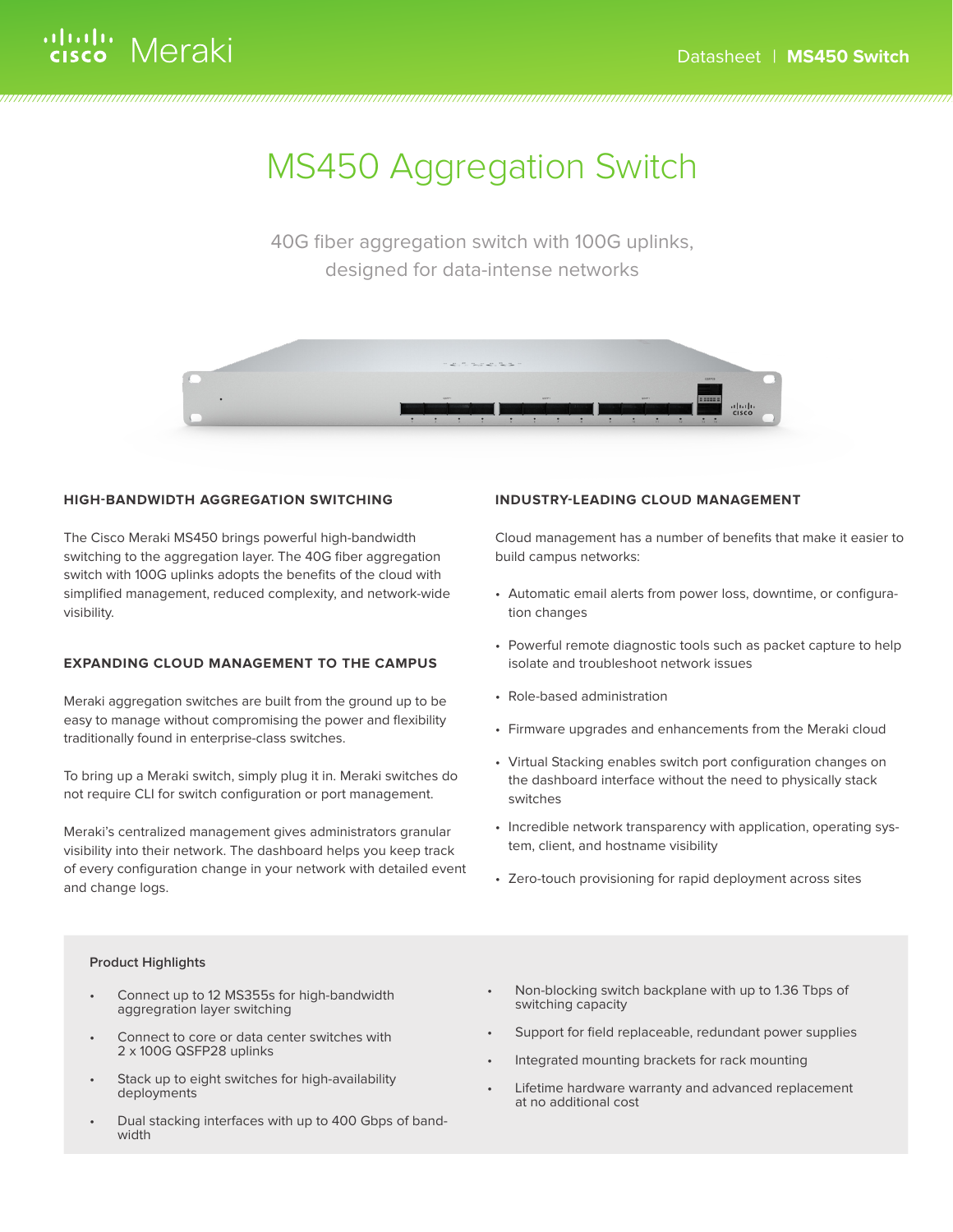### Meraki switches feature high-end hardware features, including:

- Flexible stacking; use any port of physically stack devices
- Compact, 1RU design for space-constrained environments
- Terabit performance with non-blocking architecture
- Field-replaceable, hot-swappable power supplies/fans
- Front-to-back cooling
- Dedicated management port
- Low power consumption and shallow rack depth, which enable flexible deployment
- Stacking option for building redundant architectures

### Designed for a Complete Cloud-Managed Switch Network



### Full Enterprise Feature Set

Meraki switches include all of the traditional Ethernet features found in the enterprise:

- IEEE 802.1X, MAB, and Hybrid authentication support for wired access control with RADIUS server monitoring
- ACL support (IPv4 & IPv6) and MAC whitelisting
- Single-Host/Multi-Domain/Multi-Host/Multi Authentication
- Change of Authorization (CoA) and RADIUS accounting support
- DHCP snooping to protect against rogue DHCP servers on the network
- Dynamic ARP Inspection to prevent man-in-the-middle attacks
- Rapid Spanning Tree, BPDU guard, root guard, loop guard, and other safeguards to help prevent misconfigurations and reduce convergence time
- Per port VLAN configuration, Voice VLAN support for simplified VoIP deployments
- Port Mirroring to monitor network traffic
- IGMP Snooping to optimize network performance for multicast applications
- Multiple administrative roles with sophisticated security policy management
- Link Aggregation Control Protocol (LACP) for high-capacity trunk- ing, with Multichassis (MLAG) support on stacked switches
- Quality-of-Service (QoS) to prioritize mission-critical traffic such as voice and video
- CDP, LLDP advertisement and snooping, with detailed neighbor visibility and discovery

### Lifetime Warranty with Next-day Advanced Replacement

Cisco Meraki MS switches include a limited lifetime hardware warranty that provides next-day advance hardware switch replacement as long as the original purchaser owns the product. Meraki's simplified software and support licensing model also combines all software upgrades, centralized systems management and phone support under a single, easy-to-understand model.

For complete details, please visit www.meraki.cisco.com/support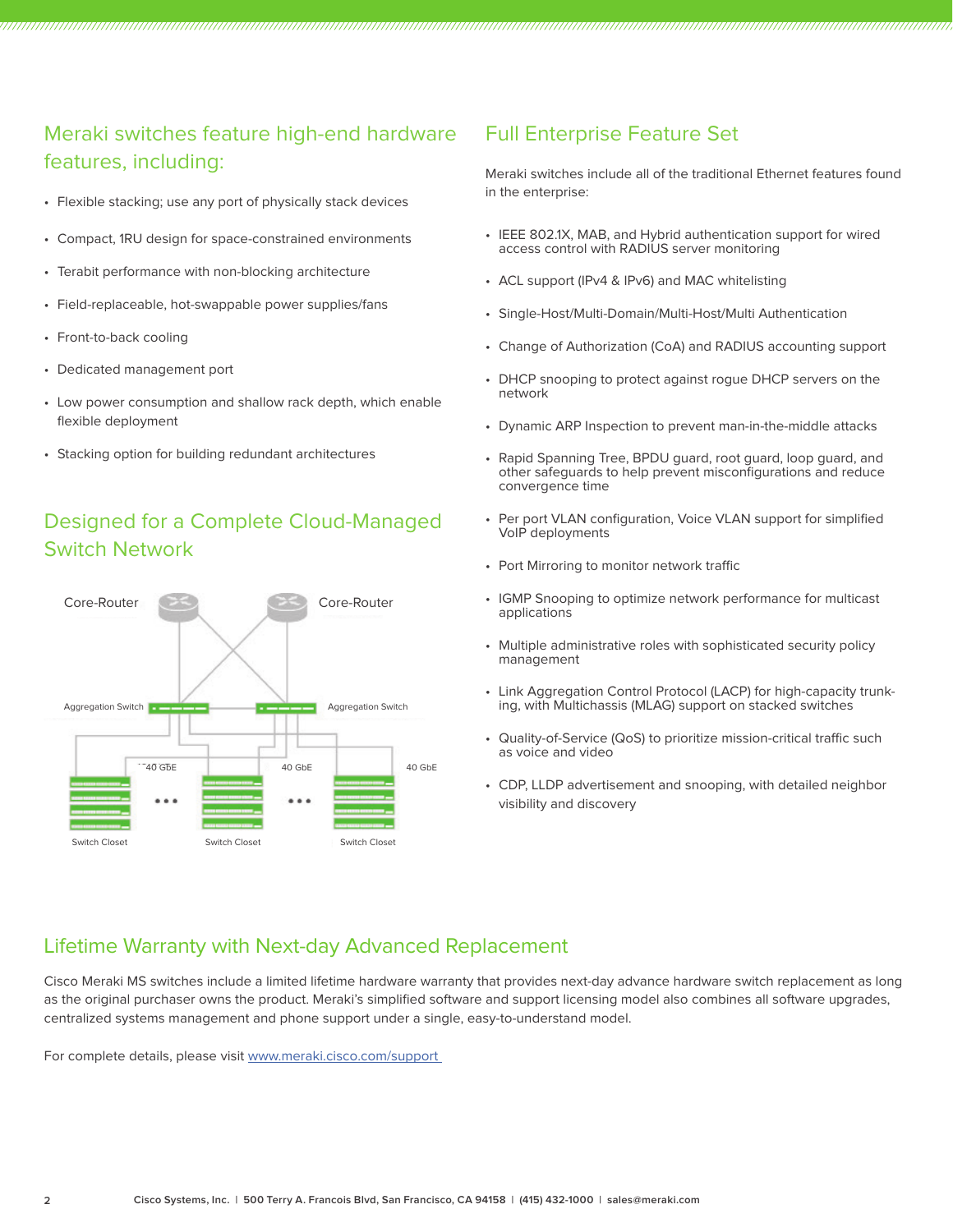## Dimensions & Interfaces

| Model    | Physical Dimensions (H x W x D) | Weight             | Interface                        | <b>Switching Capacity</b> | <b>Stacking Bandwidth</b> |
|----------|---------------------------------|--------------------|----------------------------------|---------------------------|---------------------------|
|          | (depth includes PSU)            |                    |                                  |                           |                           |
| MS450-12 | 1.72" x 19.08" x 18.85"         | 13.80 lb (6.26 kg) | $\cdot$ 12 x 40G QSFP+ Fiber     | 1.36 Tbps                 | 400 Gbps                  |
|          | (4.37cm x 48.46cm x 47.88cm)    |                    | • 2 x 100G QSFP28 Uplink         |                           |                           |
|          |                                 |                    | • 2 × 100G QSFP28 stacking ports |                           |                           |
|          |                                 |                    | • RJ45 Management port           |                           |                           |
|          |                                 |                    |                                  |                           |                           |

## Power Options & Specifications

| Model       | <b>Idle / Full Load Power</b> | <b>Power Supply</b><br>Configuration | <b>Supported Power Supply</b> |  |
|-------------|-------------------------------|--------------------------------------|-------------------------------|--|
| MS450-12-HW | 57 / 138 W                    | Hot-swappable                        | 2 x 250W PSU*                 |  |

\* Single power supply (PSU) included. For redundancy, second PSU is sold separately

## What's Included

| Model       | Description                                                                         |
|-------------|-------------------------------------------------------------------------------------|
| MS450-12-HW | 1 x Power Supply (MA-PWR-250WAC), 4-Post Rack Mount Kit, and 3 x Pre-Installed Fans |

## Optional Accessories

MS450 switches support 100G stacking cables in various lengths as well as replaceable power supplies (PSU) and fans:

| <b>Description</b>                    | Accessory        | <b>Supported Models</b> |
|---------------------------------------|------------------|-------------------------|
| 250 W Power Supply                    | MA-PWR-250WAC    | All Models              |
| Meraki 100G Stacking Cable, 0.5 Meter | MA-CBL-100G-50CM | All Models              |
| Meraki 100G Stacking Cable, 1 Meter   | MA-CBL-100G-1M   | All Models              |
| Meraki 100G Stacking Cable, 3 Meter   | MA-CBL-100G-3M   | All Models              |
| 18K System Fan                        | MA-FAN-18K       | All Models              |

The Meraki MS family also supports pluggable optics for high-speed connectivity. Meraki offers a variety of 1G/10G/40G/100G accessories. Full specifications and compatibility information is available in the Meraki Accessories datasheet: https://meraki.cisco.com/lib/pdf/meraki\_datasheet\_sfp.pdf